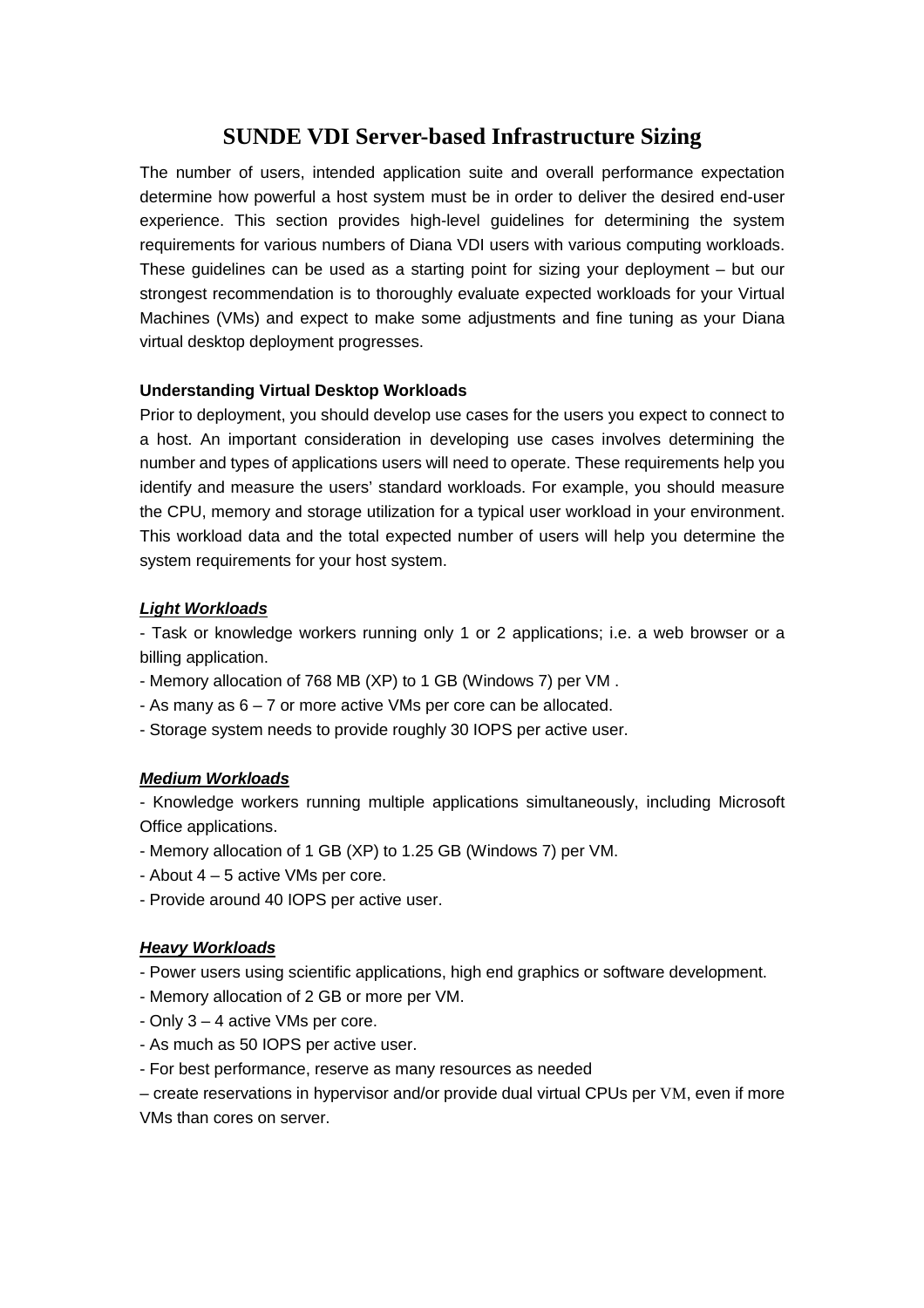## **Configuring the server and storage infrastructure**

**CPU** load of a VM is highly dependent on the workload-- VMs per Core: 3 – 7

- Typical VM load utilizes up to 15-25% of physical CPU, equal to 4-6 VMs per core

- For medium workloads, allocating 4-5 VMs per core is recommended

- 6-7 VMs may be allocated per core for lighter workloads

**Disk** performance is key to VM responsiveness-- VMs per Disk (15K): 4 – 6

- Both sufficient IOPS (30-50 per VM) and low latency (average read and write latency under 20 ms) required for optimal performance

- Enterprise-level 15K SAS RAID supports 4-6 VMs/drive excluding parity drives
- Lower performance disks may be used with fewer or less demanding VMs
- Either direct attached storage (DAS), or iSCSI/FC SANs may be used
- Large on-controller caches contribute greatly to storage performance

- Test SAN accordingly, actual results vary depending on VM workloads

Adequate **VM memory** ensures a positive individual user experience-- VM physical memory: 768 MB – 2 GB

- Depending on workload and VM OS, 768 MB – 2GB should be allocated

- Under-allocation of VM memory can result in Windows paging and over-burden the disk subsystem

- Although not desirable, the total physical memory on server can be over-allocated
- the hypervisor will make intelligent paging decisions for VM's

- Typically, 70-80% of VM memory will be in physical memory, the rest will be in the hypervisor swap.

## **VM Best Practices**

Allocate plenty of memory and the hypervisor will swap out any unused DVM memory.

The hypervisor makes intelligent choices because it sees memory utilization across the entire server Try to keep VMs from paging.

Be aware of disk intensive applications – see notes under Heavy Users, above.

## **Storage Best Practices**

Low latency is a priority - keep access latency low by over provisioning your SAN interconnect and storage infrastructure below load maximums.

Keep RAID groups between 6 – 12 drives, do not exceed 32 VMs per LUN At or near load, SAN access latency will degrade. Disk sub-system performance is the single largest factor in VM success.

## **Network Best Practices**

Switched LAN environments are best for deploying virtual desktops and delivering the *full*  desktop experience Make every effort to reduce packet loss, latency (under 10 ms round-trip), and jitter. If slow links are causing bottlenecks, use QoS. Desktops are an interactive service – only prioritize VoIP traffic above desktops. The protocol will adapt to match your network conditions.